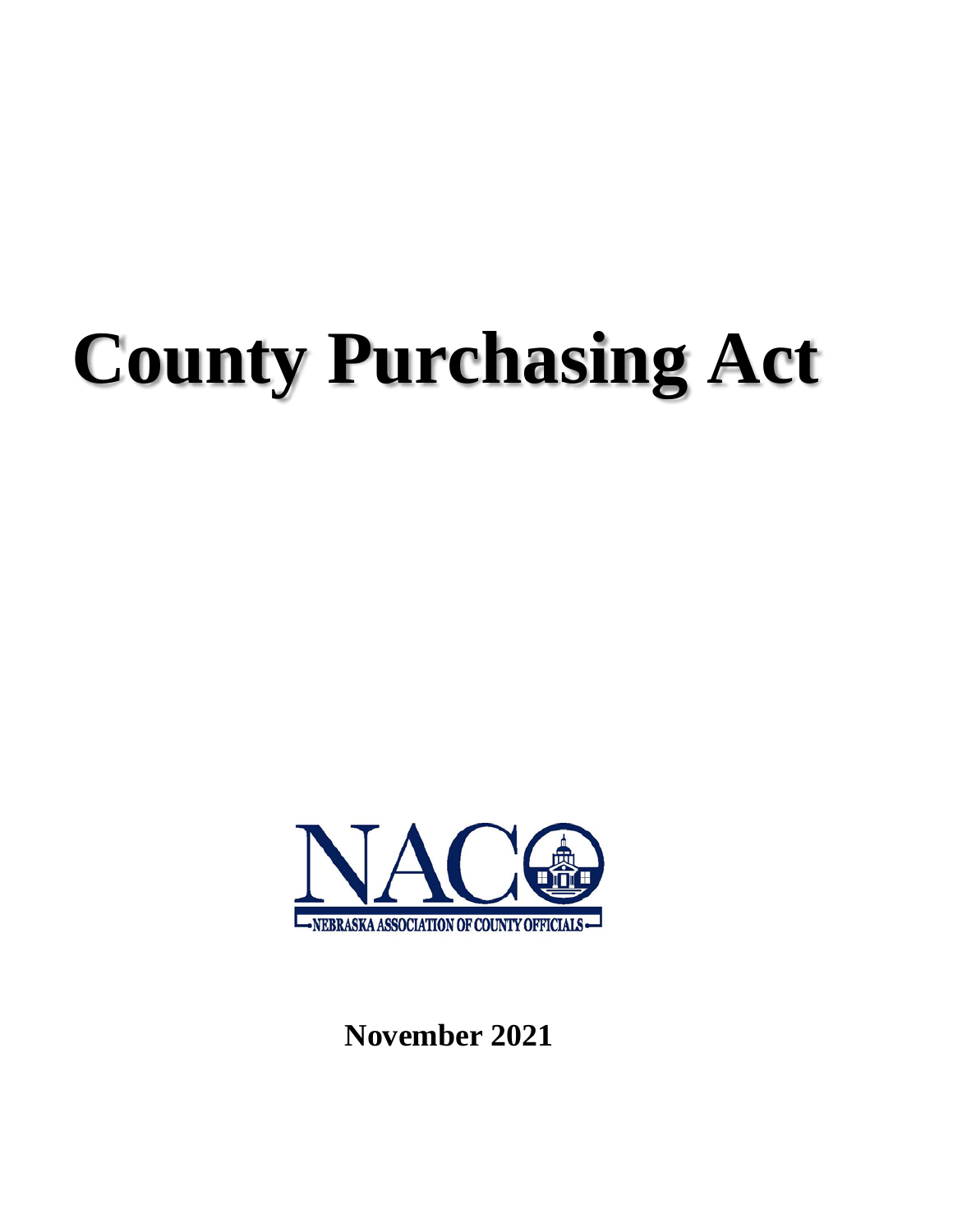# **County Purchasing Act**

Neb. Rev. Stat. §§ 23-3101 to 23-1115

**Citation of the Act:** Sections 23-3101 to 23-3115 are known and may be cited as the County Purchasing Act. Section 23- 3101.

**Purpose of Act:** To provide a uniform purchasing procedure for county purchases of equipment, supplies, other items of personal property, and services and to provide for county sales of surplus personal property which is obsolete or not usable by the county. Section 23-3102.

**Legislative Intent:** The Legislature encourages counties to work together under the provisions of the County Purchasing Act when joint purchases would be to the best advantage of such counties. Section 23- 3103.

**Mobile Equipment, Personal Property and Services:** The Act governs the purchase of mobile equipment; personal property that includes, but is not limited to, supplies, materials, mobile equipment, and equipment used by or furnished to any county officer, office, department, institution, board, or other agency of the county government. Personal property does not include election ballots. Additionally, there are provisions related to services. Section 23-3104.

# **Definitions Used in the County Purchasing Act**

- $\triangleright$  Mobile equipment means all vehicles propelled by any power other than muscular, including, but not limited to, motor vehicles, off-road designed vehicles, motorcycles, passenger cars, self-propelled mobile homes, trucktractors, trucks, cabin trailers, semitrailers, trailers, utility trailers, and road and general-purpose construction and maintenance machinery not designed or used primarily for the transportation of persons or property, including, but not limited to, ditchdigging apparatus, asphalt spreaders, bucket loaders, leveling graders, earthmoving carryalls, power shovels, earthmoving equipment, and crawler tractors;
- $\triangleright$  Personal property includes, but is not limited to, supplies, materials, mobile equipment, and equipment used by or furnished to any county officer, office, department, institution, board, or other agency of the county government. Personal property does not include electionballots;
- Services means any and all services except telephone, telegraph, postal, and electric light and power service, other similar services, and election contractual services; and
- $\triangleright$  Purchasing or purchase means the obtaining of personal property or services by sale, lease, or other contractual means. Purchase also includes contracting with sheltered workshops for products or services as provided in Chapter 48, article 15. Purchasing or purchase does not include any purchase or lease of personal property or services by a facility established under section 23-3501 (hospital, nursing facility, assisted-living facility, etc. in a county having more than 3,600 inhabitants or more or which the taxable value is \$28.6 or more) or by or on behalf of a county coroner. Section 23-3104.

**Purchasing Authority:** The statutes empower only the county board or its purchasing agent to make purchases on behalf of the county. The statutes do not explicitly confer any such power on any other county official. Section 23-3106.

Section 23-3106 states in part, "The purchasing agent under the supervision of the county board or the county board ... shall purchase all personal property and services required by any office, officer, department, or agency of the county government in the county subject to the County PurchasingAct."

All elected officials are hereby authorized to make purchases with an estimated value less than \$10,000. See 23- 3108(1)(c).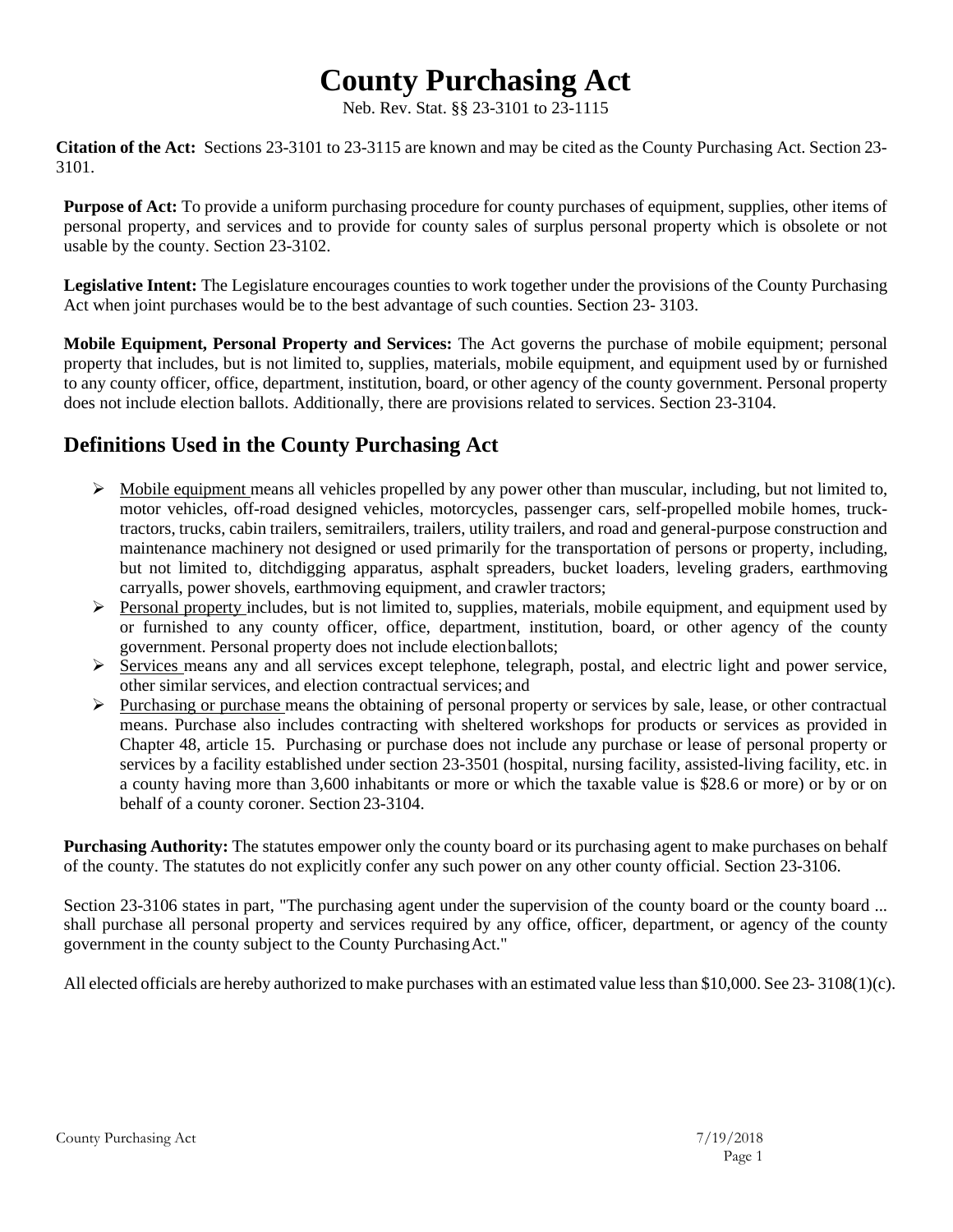# **Purchasing Agent**

Any county may employ a purchasing agent who shall not be a county officer of the county; however, counties with a population of more than 150,000 must employ a purchasing agent who shall not be a county officer. All purchases made from appropriated funds of the county must be made through the purchasing agent. The county board pays the agent for such services as shall be agreed upon at the time of employment. The person so employed and designated shall serve at the pleasure of the county board and give bond to the county in such amount as the county board shall prescribe. Section 23-3105.

Any county purchasing agent or any member of his or her office staff, if any, who violates any of the provisions of the County Purchasing Act shall, upon conviction thereof, be guilty of a Class IV felony. Section 23-3113(1).

# **Purchases of Election Ballots and Contractual Services**

All purchases of election ballots and election contractual services must be made by the election commissioner or by the county clerk in counties without an election commissioner. Section 23-3106.

Election ballots are not included as personal property within the County Purchasing Act and election contractual services are not included within the definition of services for the County Purchasing Act. Sections 23-3104(2) and(3).

# **General Duties of County Board or Purchasing Agent**

The purchasing agent or the county board, if there is no purchasing agent, must draw up and enforce standard specifications which shall apply to all personal property purchased for the use of the county government, shall have charge of all central storerooms operated or established by the county board, and shall transfer personal property to or between the several county offices, officers, and departments. Section 23-3106.

The county board or purchasing agent, subject to the approval of the county board, must:

- (1) Prescribe the manner in which personal property shall be purchased, delivered, and distributed;
- (2) Prescribe dates for making estimates, the future period which they are to cover, the form in which they are submitted, and the manner of their authentication;
- (3) Revise forms from time to time as conditions warrant;
- (4) Provide for the transfer to and between county departments and agencies of personal property which is surplus with one department or agency but which may be needed by another or others;
- (5) Dispose of by sale personal property which has been declared by the county board to be surplus and which is obsolete or not usable by the county. Except as otherwise provided in subsection (2) of section [23-3115,](http://www.nebraskalegislature.gov/laws/statutes.php?statute=23-3115) such property with a value of less than \$2,500 may be sold without competitive bidding. Except as otherwise provided in subsection (2) of section [23-3115,](http://www.nebraskalegislature.gov/laws/statutes.php?statute=23-3115) property with a value of \$2,500 or more shall be sold through competitive bidding;
- (6) Prescribe the amount of cash deposit or bond to be submitted with a bid on a contract and the amount of deposit or bond to be given for the performance of a contract, if the amount of the bond is not specifically provided by law; and
- (7) Prescribe the manner in which claims for personal property or services delivered to any department or agency of the county shall be submitted, approved, and paid. Section23-3107.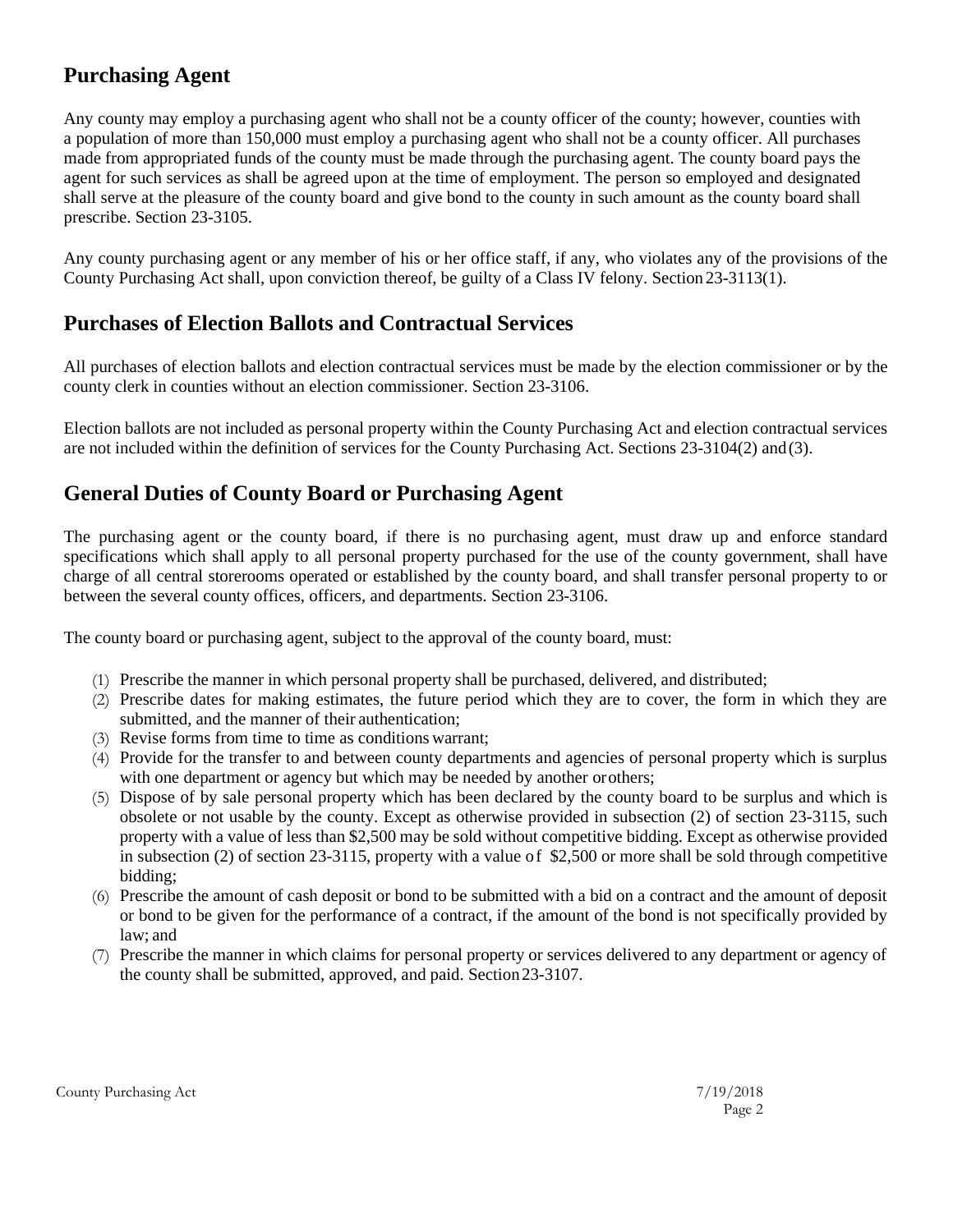# **Competitive Bids, Informal Bids, and Open Market Purchases**

Except where purchases are exempt from competitive bidding, purchases of personal property or services by the county board or purchasing agent must be made as follows:

- (a) \$50,000 or more -- Competitive sealed bidding process isrequired;
- (b) \$10,000 or greater and less than \$50,000 -- By securing and recording at least three informal bids, if practicable; or
- (c) Less than \$10,000 By purchasing in the open market if the estimated value of the purchase is less than \$10,000, subject to section 23-3112. In any county having a population of less than 100,000 inhabitants and in which the county board has not appointed a purchasing agent pursuant to section 23-3105, all elected officials are hereby authorized to make purchases with an estimated value less than \$10,000. Section 23-3108(1).

NOTE: In no case shall a purchase made pursuant to subdivision (1)(a), (b), or (c) of this section be divided to produce several purchases which are of an estimated value below that established in the relevant subdivision. Section 23-3108(2). All contracts and leases shall be approved as to form by the county attorney, and a copy of each long-term contract or lease shall be filed with the county clerk. Section23-3108(3).

# **Competitive Bids Not Required**

Competitive bidding is not required:

- (a) when purchasing unique or noncompetitive items,
- (b) when purchasing petroleum products,
- (c) when obtaining professional services or equipment maintenance, or
- (d) when the price has been established by one of the followings:
	- (i) The federal General Services Administration;
	- (ii) the materiel division of the Department of Administrative Services (for contact information see the last page of this handout); or
	- (iii) a cooperative purchasing agreement by which supplies, equipment, or services are procured in accordance with a contract established by another governmental entity or group of governmental entities if the contract was established in accordance with the laws and regulations applicable to the establishing governmental entity or, if a group, the lead governmental entity. Section 23-3109(1).

Election ballots are not included as personal property within the County Purchasing Act and election contractual services are not included within the definition of services for the County Purchasing Act. Sections 23-3104(2) and (3). Services within the County Purchasing Act do not include telephone, telegraph, postal, and electric light and power service, other similar services. Section 23-3104(3).

# **Emergency**

The county board may, by majority vote of its members, waive the bidding requirements of the County Purchasing Act if such waiver is necessary to meet an emergency which threatens serious loss of life, health, or property in the county. Section 23-3109(2).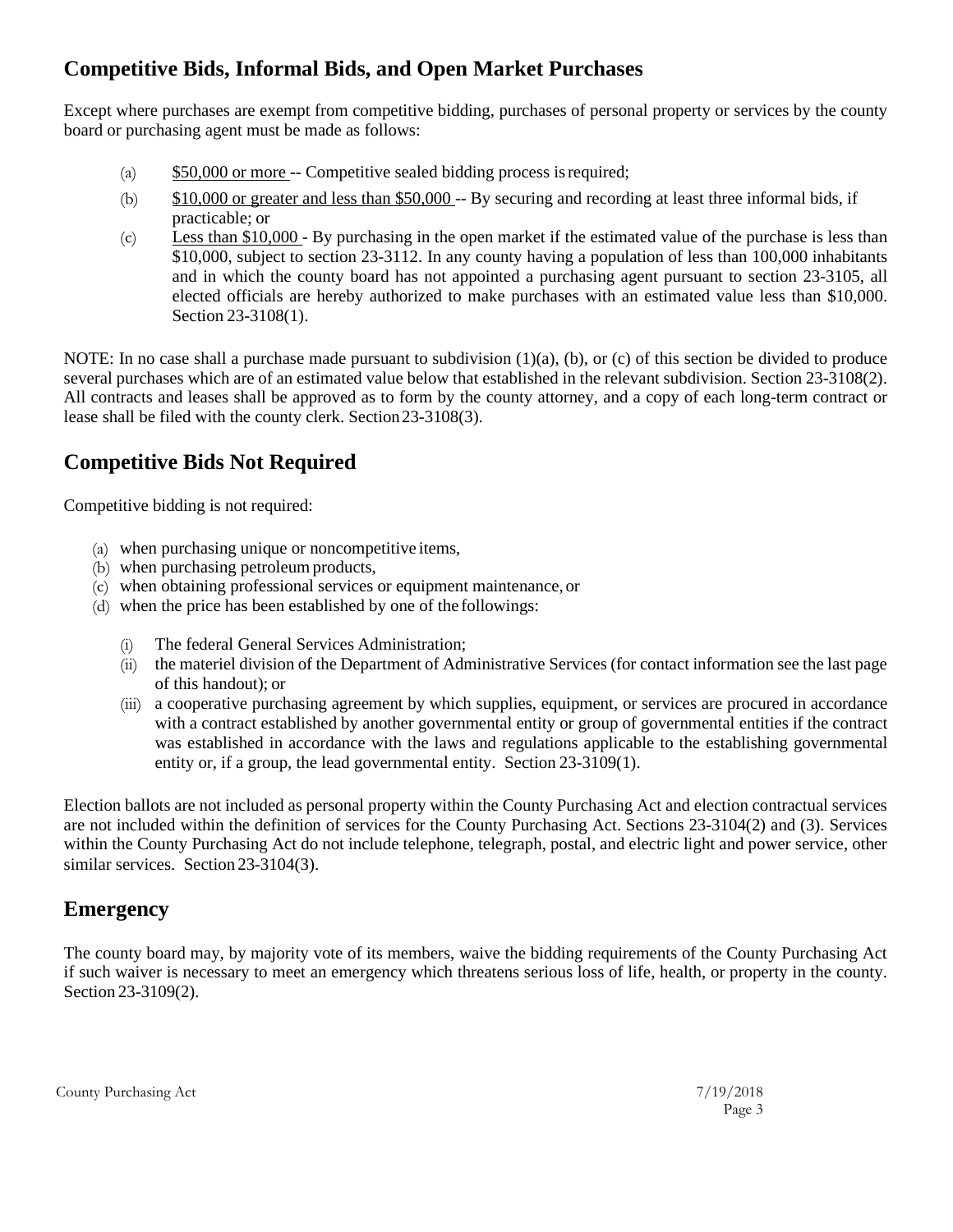# **Special Purchase Procedure (Auctions and Sales)**

The governing board may waive the bidding requirements of the County Purchasing Act if the county can save a significant amount of money by entering into a special purchase. The county board shall, five days prior to such special purchase, publish notice of its intention to make such a special purchase, stating the items considered and inviting informal quotes. A two-thirds vote of the entire county board shall approve such special purchase. Section 23-3109(3).

### **Considerations in Awarding the Bid**

In awarding the bid, the following elements must be given consideration when applicable:

- (1) The price;
- (2) The ability, capacity, and skill of the supplier to perform;<br>(3) The character, integrity, reputation, judgment, experience
- The character, integrity, reputation, judgment, experience, and efficiency of the supplier;
- (4) The quality of previous performance;
- (5) Whether the supplier can perform within the time specified;
- (6) The previous and existing compliance of the supplier with laws relating to the purchase or contract;
- (7) The life-cost of the personal property or service in relation to the purchase price and the specific use;
- (8) The performance of the personal property or service taking into consideration any commonly accepted tests and standards of product or service usability and user requirements;
- (9) The energy efficiency ratio as stated by the supplier;
- (10) The life-cycle costs between alternatives for all classes of equipment, the evidence of expected life, the repair and maintenance costs, and the energy consumption on a per year basis; and
- (11) Such other information as may be secured having a bearing on the decision. Section23-3110.

# **Procedure Required for Competitive Bidding**

When competitive sealed bidding is required for purchases which are valued at \$50,000 or greater:

- (1) Sealed bids must be solicited by public notice in a legal newspaper of general circulation in the county at least once a week for two consecutive weeks before the final date of submittingbids;
- (2) In addition to subdivision (1) of this section, sealed bids may also be solicited by sending requests by mail to prospective suppliers and by posting notice on a public bulletinboard;
- (3) The notice must contain:
	- a. A general description of the proposed purchase;
	- b. an invitation for sealed bids;
	- c. the name of the county official in charge of receiving thebids;
	- d. the date, time, and place the bids received shall be opened; and
	- e. whether alternative items will be considered;
- (4) All bids must remain sealed until opened on the published date and time by the county board or its designated agent;
- (5) Any or all bids may be rejected and the bid need not be awarded at the time of opening, but may be held over for further consideration;
- (6) If all bids received on a pending contract are for the same unit price or total amount and appear to be so as the result of collusion between the bidders, the county board or purchasing agent shall have authority to reject all bids and to purchase the personal property or services in the open market, except that the price paid in the open market shall not exceed the bid price;
- (7) Each bid, with the name of bidder, must be entered on a record and each record, with the successful bidder indicated thereon, must, after the award or contract, be open to public inspection; and
- (8) All lettings on such bids shall be public and must be conducted as provided in Chapter 73, article 1. Section 23-3111.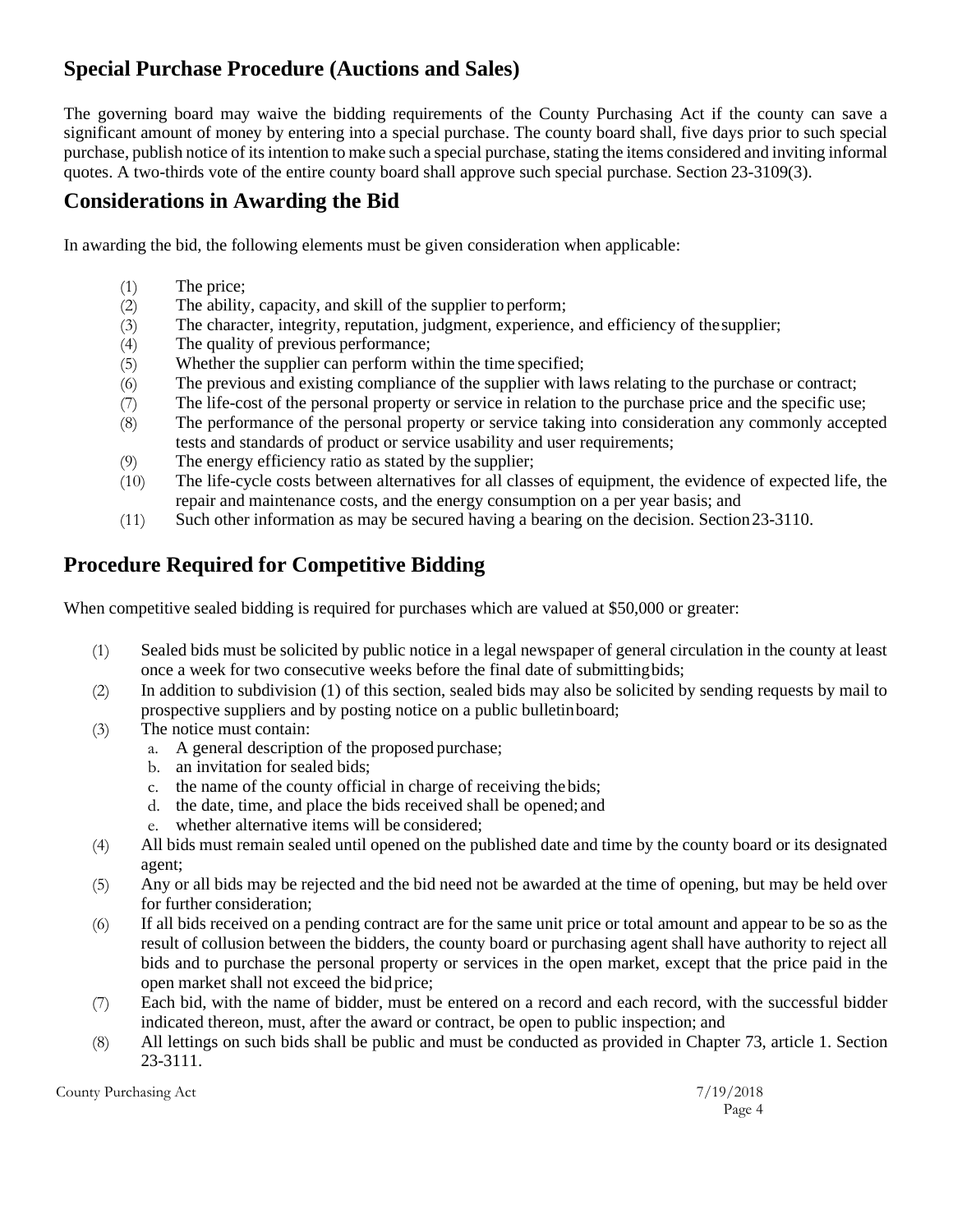# **General Bidding Requirements**

Whenever the State of Nebraska, or any department or any agency thereof, any county board, county clerk, county highway superintendent, the mayor and city council or commissioner of any municipality, any entity created pursuant to the Interlocal Cooperation Act or the Joint Public Agency Act, or the officers of any school district, township, or other governmental subdivision, shall advertise for bids in pursuance of any statutes of the State of Nebraska, on any road contract work or any public improvements work, or for supplies, construction, repairs, and improvements, and in all other cases where bids for supplies or work, of any character whatsoever, are received for the various departments and agencies of the state, and other subdivisions and agencies enumerated in this section, they shall fix not only the day upon which such bids shall be returned, received, or opened, as provided by other statutes, but shall also fix the hour at which such bids shall close, or be received or opened, and they shall also provide that such bids shall be immediately and simultaneously opened in the presence of the bidders, or representatives of the bidders, when the hour is reached for the bids to close. If bids are being opened on more than one contract, the officials having in charge the opening of such bids may, if they deem it advisable, award each contract as the bids are opened. Sections 73-101 to 73-106 shall not apply to the State Park System Construction Alternatives Act or sections 39-2808 to 39-2823. Section 73-101.

#### **Resident Bidder**

When a public contract is to be awarded to the lowest responsible bidder, a resident bidder shall be allowed a preference over a nonresident bidder from a state which gives or requires a preference to bidders from that state. The preference shall be equal to the preference given or required by the state of the nonresident bidder. Resident bidder as used in sections 73- 101.01 and 73-101.02 shall mean any person, partnership, foreign or domestic limited liability company, association, or foreign or domestic corporation authorized to engage in business in the State of Nebraska and which has met the residency requirement of the state of the nonresident bidder necessary for receiving the benefit of that state's preference law on the date when any bid for a public contract is first advertised or announced or has had a bona fide establishment for doing business within this state for the length of time established by the state of the nonresident bidder necessary for receiving the benefit of that state's preference law on the date when any bid for a public contract is first advertised or announced. Any contract entered into without compliance with sections 73-101.01 and 73-101.02 is null and void. Section 73- 101.01.

NOTE: The provisions of section 73-101.01 shall not apply to any contract for any project upon which federal funds would be withheld because of the provisions of sections 73-101.01 and 73-101.02. Section 73- 101.02.

#### **Violations**

Any officer or person who may be in charge of any such bids prior to the time fixed for the simultaneous opening, who shall open prior to such time, or otherwise disclose to any bidder the contents, amount or other details of any rival bid, shall be guilty of a Class IV misdemeanor. Any person violating any of the provisions of sections 73-101 to 73-104 shall be guilty of a Class IV misdemeanor. Section 73-105.

# **Compliance with Budget, Wrongful Purchase**

Except in an emergency, which the county board must declare by resolution, no order for delivery on a contract on open market order for personal property or services for any county department or agency shall be awarded until the county clerk is satisfied that the unencumbered balance in the fund concerned, in excess of all unpaid obligations, is sufficient to defray the cost of such order or contract or the county clerk is satisfied that the purchase is one contemplated in the terms of the county budget as set up by the county board. Whenever any officer, office, department, or agency of the county government shall purchase or contract for any personal property or services contrary to the County Purchasing Act, such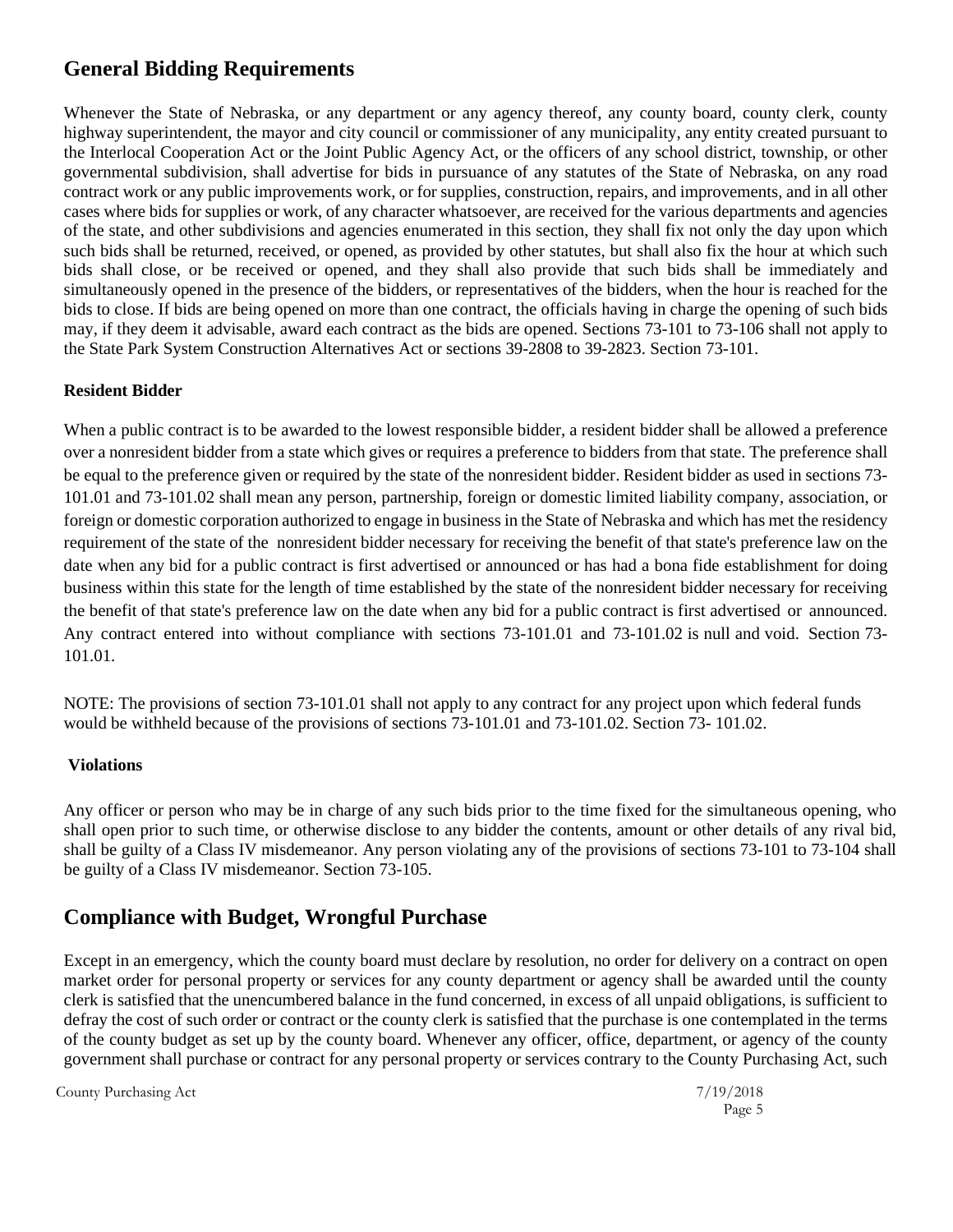order or contract shall be void. The county officer or the head of such department or agency shall be personally liable for the costs of such order or contract and, if already paid for out of county funds, the amount may be recovered in the name of the county in an appropriate action. Section 23-3112.

# **Purchasing Agent or Staff -- Financial Interest Prohibited**

Neither the county purchasing agent nor any member of his or her office staff, if any, shall be financially interested in or have any personal beneficial interest, either directly or indirectly, in any contract or purchase order for any personal property or services used by or furnished to any office, officer, department, or agency of the county government, nor shall such purchasing agent or a member of his or her staff, if any, receive directly or indirectly, from any person, firm, or corporation to which any contract or purchase order may be awarded, by rebate, gift, or otherwise, any money, anything of value whatsoever, or any promise, obligation, or contract for future reward or compensation. All contracts or agreements in violation of this section are declared unlawful and shall be wholly void as an obligation against the county. Section23-3113(1).

If there is no purchasing agent, the county board acting pursuant to the County Purchasing Act shall be subject to section 49-14,103.01. Section 23-3113(2).

# **Contracts – Lease Agreements**

The county board, in addition to other powers granted it by law, may enter into contracts for lease of real or personal property for authorized purposes. Such leases shall not be restricted to a single year and may provide for the purchase of the property in installment payments. This section shall be in addition to and notwithstanding the provisions of sections 23-132 (warrants) and 23-916 (contracts or liabilities in excess of the budget). Section 23-3114.

All contracts and leases shall be approved as to form by the county attorney, and a copy of each long-term contract or lease shall be filed with the county clerk. Section 23-3108(3).

# **Surplus Personal Property - Sale**

Included within the purpose of the Act is to provide for county sales of personal property which is obsolete or not usable by the county. Section 23-3102. The county board or purchasing agent, subject to the approval of the county board, must provide for the transfer to and between county departments and agencies of personal property which is surplus with one department or agency but which may be needed by another or others; and dispose of by sale personal property which has been declared by the county board to be surplus and which is obsolete or not usable by the county. Except as otherwise provided in subsection (2) of section [23-3115,](http://www.nebraskalegislature.gov/laws/statutes.php?statute=23-3115) such property with a value of less than \$2,500 may be sold without competitive bidding. Except as otherwise provided in subsection (2) of section [23-3115,](http://www.nebraskalegislature.gov/laws/statutes.php?statute=23-3115) property with a value of \$2,500 or more shall be sold through competitive bidding. Section 23-3107(4) and (5).

**Property Other Than Mobile Equipment:** The county board or the purchasing agent, with the approval of the county board, may authorize a county official or employee to sell surplus personal property which is obsolete or not usable by the county and which has a value of less than \$2,500. In making such authorization, the county board or purchasing agent may place any restriction on the type or value of property to be sold, restrict such authority to a single transaction or to a period of time, or make any other appropriate restrictions or conditions. Section 23-3115(1).

**Mobile Equipment:** The county board or the purchasing agent, with the approval of the county board, may authorize a county official or employee to sell surplus mobile equipment which is obsolete or not usable by the county and which has a value of less than \$5,000. Surplus mobile equipment which is obsolete or not usable by the county and which has a value of \$5,000 or more shall be sold through competitive bidding. Section 23-3115(2).